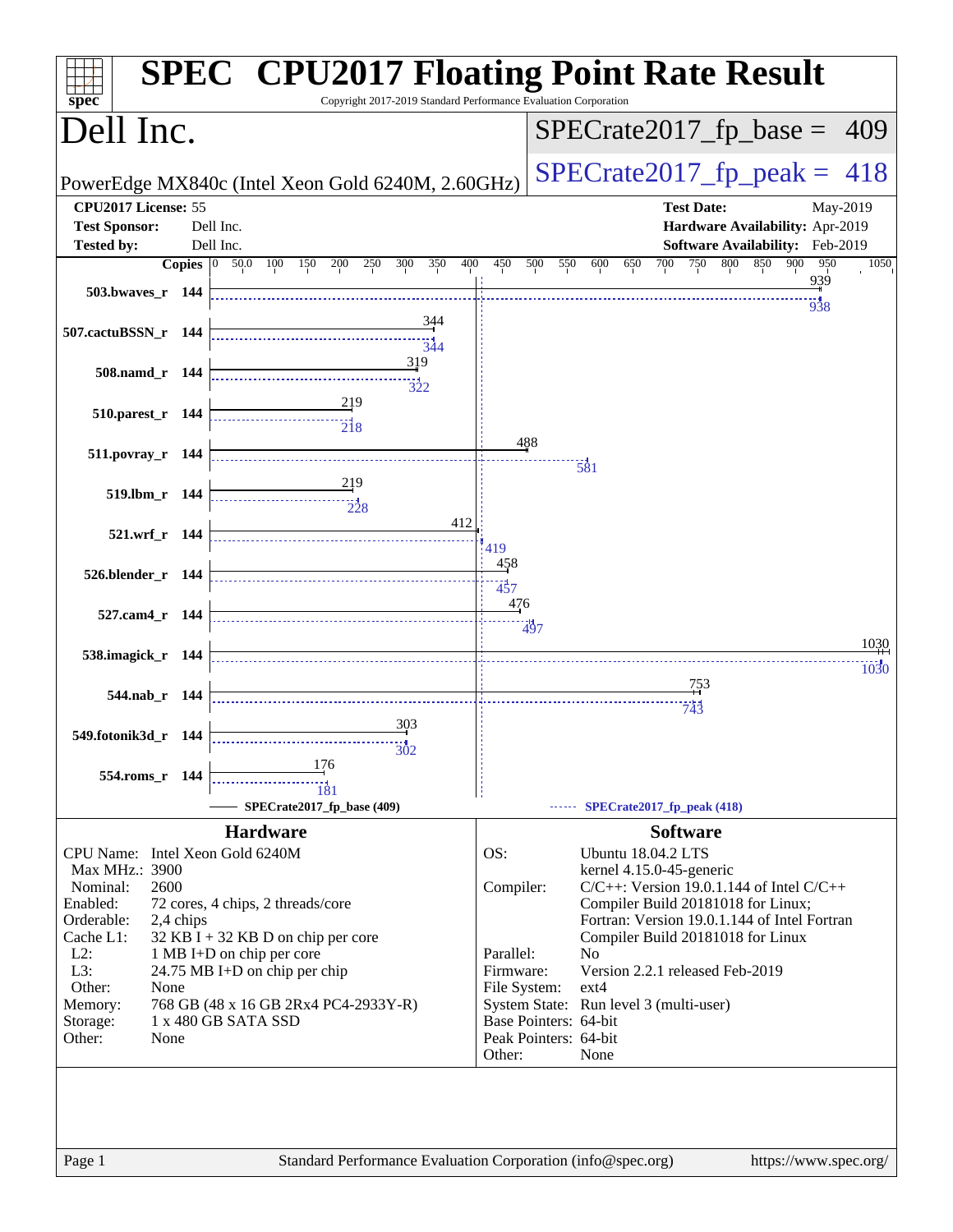| <b>SPEC CPU2017 Floating Point Rate Result</b>                                     |                                  |                |       |                                                                 |       |                |       |               |                |              |                   |              |                                 |              |
|------------------------------------------------------------------------------------|----------------------------------|----------------|-------|-----------------------------------------------------------------|-------|----------------|-------|---------------|----------------|--------------|-------------------|--------------|---------------------------------|--------------|
| spec <sup>®</sup>                                                                  |                                  |                |       | Copyright 2017-2019 Standard Performance Evaluation Corporation |       |                |       |               |                |              |                   |              |                                 |              |
| Dell Inc.<br>$SPECrate2017_fp\_base = 409$                                         |                                  |                |       |                                                                 |       |                |       |               |                |              |                   |              |                                 |              |
| $SPECTate2017$ _fp_peak = 418<br>PowerEdge MX840c (Intel Xeon Gold 6240M, 2.60GHz) |                                  |                |       |                                                                 |       |                |       |               |                |              |                   |              |                                 |              |
| CPU2017 License: 55                                                                |                                  |                |       |                                                                 |       |                |       |               |                |              | <b>Test Date:</b> |              | May-2019                        |              |
| <b>Test Sponsor:</b>                                                               | Dell Inc.                        |                |       |                                                                 |       |                |       |               |                |              |                   |              | Hardware Availability: Apr-2019 |              |
| <b>Tested by:</b>                                                                  | Dell Inc.                        |                |       |                                                                 |       |                |       |               |                |              |                   |              | Software Availability: Feb-2019 |              |
|                                                                                    | <b>Results Table</b>             |                |       |                                                                 |       |                |       |               |                |              |                   |              |                                 |              |
|                                                                                    |                                  |                |       | <b>Base</b>                                                     |       |                |       |               |                |              | <b>Peak</b>       |              |                                 |              |
| <b>Benchmark</b>                                                                   | <b>Copies</b>                    | <b>Seconds</b> | Ratio | <b>Seconds</b>                                                  | Ratio | <b>Seconds</b> | Ratio | <b>Copies</b> | <b>Seconds</b> | <b>Ratio</b> | <b>Seconds</b>    | <b>Ratio</b> | <b>Seconds</b>                  | <b>Ratio</b> |
| 503.bwaves r                                                                       | 144                              | 1537           | 939   | 1542                                                            | 936   | 1538           | 939   | 144           | 1542           | 937          | 1539              | 938          | 1537                            | 939          |
| 507.cactuBSSN r                                                                    | 144                              | 530            | 344   | 530                                                             | 344   | 528            | 345   | 144           | 529            | 344          | 530               | 344          | 530                             | 344          |
| 508.namd_r                                                                         | 144                              | 428            | 320   | 431                                                             | 317   | 428            | 319   | 144           | 425            | 322          | 424               | 323          | 425                             | 322          |
| 510.parest_r                                                                       | 144                              | 1725           | 218   | 1722                                                            | 219   | 1721           | 219   | 144           | 1723           | 219          | 1724              | 218          | 1724                            | 218          |
| 511.povray_r                                                                       | 144                              | 691            | 486   | 689                                                             | 488   | 689            | 488   | 144           | 579            | 581          | 580               | 580          | 579                             | 581          |
| 519.1bm_r                                                                          | 144                              | 691            | 220   | 692                                                             | 219   | 692            | 219   | 144           | 666            | 228          | 666               | 228          | 665                             | 228          |
| $521$ .wrf r                                                                       | 144                              | 781            | 413   | 783                                                             | 412   | 788            | 409   | 144           | 773            | 417          | 770               | 419          | 769                             | 420          |
| 526.blender_r                                                                      | 144                              | 479            | 457   | 479                                                             | 458   | 479            | 458   | 144           | 480            | 457          | 480               | 457          | 480                             | 457          |
| $527$ .cam $4r$                                                                    | 144                              | 528            | 477   | 529                                                             | 476   | 530            | 476   | 144           | 507            | 497          | 513               | 491          | 507                             | 497          |
| 538.imagick r                                                                      | 144                              | 343            | 1040  | 346                                                             | 1030  | 348            | 1030  | 144           | 347            | 1030         | 347               | 1030         | 348                             | 1030         |
| 544.nab r                                                                          | 144                              | 322            | 753   | 326                                                             | 743   | 321            | 754   | 144           | 326            | 743          | 321               | 755          | 326                             | 743          |
| 549.fotonik3d_r                                                                    | 144                              | 1851           | 303   | 1853                                                            | 303   | 1863           | 301   | 144           | 1858           | 302          | 1852              | 303          | 1870                            | 300          |
| 554.roms_r                                                                         | 144                              | 1301           | 176   | 1300                                                            | 176   | 1308           | 175   | 144           | 1266           | 181          | 1266              | 181          | 1265                            | 181          |
| $SPECrate2017$ fp base =                                                           |                                  |                | 409   |                                                                 |       |                |       |               |                |              |                   |              |                                 |              |
|                                                                                    | $SPECrate2017_fp\_peak =$<br>418 |                |       |                                                                 |       |                |       |               |                |              |                   |              |                                 |              |

Results appear in the [order in which they were run](http://www.spec.org/auto/cpu2017/Docs/result-fields.html#RunOrder). Bold underlined text [indicates a median measurement](http://www.spec.org/auto/cpu2017/Docs/result-fields.html#Median).

#### **[Submit Notes](http://www.spec.org/auto/cpu2017/Docs/result-fields.html#SubmitNotes)**

 The numactl mechanism was used to bind copies to processors. The config file option 'submit' was used to generate numactl commands to bind each copy to a specific processor. For details, please see the config file.

### **[Operating System Notes](http://www.spec.org/auto/cpu2017/Docs/result-fields.html#OperatingSystemNotes)**

Stack size set to unlimited using "ulimit -s unlimited"

### **[General Notes](http://www.spec.org/auto/cpu2017/Docs/result-fields.html#GeneralNotes)**

Environment variables set by runcpu before the start of the run: LD\_LIBRARY\_PATH = "/home/cpu2017/lib/ia32:/home/cpu2017/lib/intel64"

 Binaries compiled on a system with 1x Intel Core i9-7900X CPU + 32GB RAM memory using Redhat Enterprise Linux 7.5 NA: The test sponsor attests, as of date of publication, that CVE-2017-5754 (Meltdown) is mitigated in the system as tested and documented. Yes: The test sponsor attests, as of date of publication, that CVE-2017-5753 (Spectre variant 1) is mitigated in the system as tested and documented. Yes: The test sponsor attests, as of date of publication, that CVE-2017-5715 (Spectre variant 2) is mitigated in the system as tested and documented. Transparent Huge Pages enabled by default

**(Continued on next page)**

| Page 2 | Standard Performance Evaluation Corporation (info@spec.org) | https://www.spec.org/ |
|--------|-------------------------------------------------------------|-----------------------|
|        |                                                             |                       |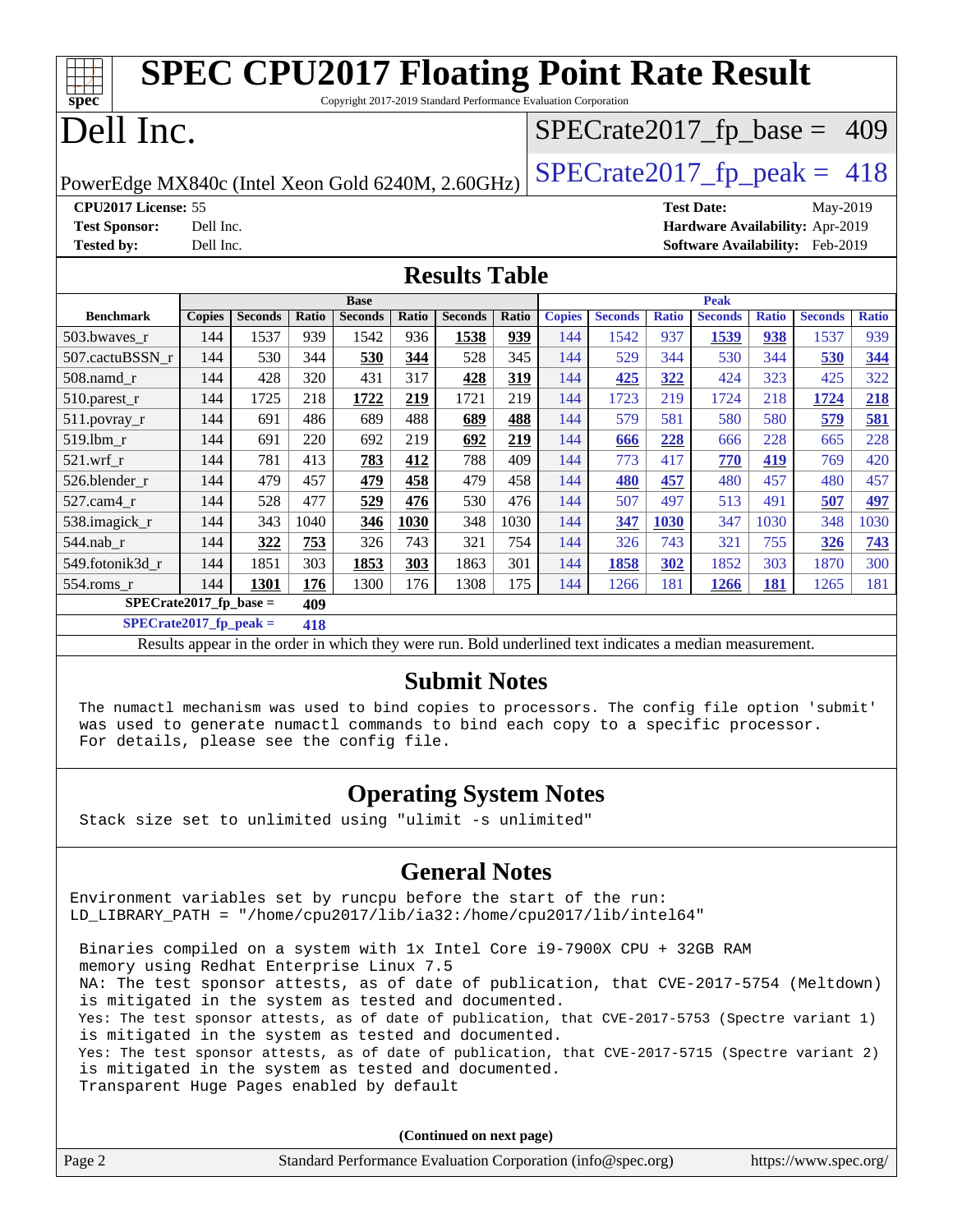| <b>SPEC CPU2017 Floating Point Rate Result</b><br>spec <sup>®</sup><br>Copyright 2017-2019 Standard Performance Evaluation Corporation                                                                                                                                                                                                                                                                                                                                                                                                                                                                                                                                                    |                                                                                                                   |
|-------------------------------------------------------------------------------------------------------------------------------------------------------------------------------------------------------------------------------------------------------------------------------------------------------------------------------------------------------------------------------------------------------------------------------------------------------------------------------------------------------------------------------------------------------------------------------------------------------------------------------------------------------------------------------------------|-------------------------------------------------------------------------------------------------------------------|
| Dell Inc.                                                                                                                                                                                                                                                                                                                                                                                                                                                                                                                                                                                                                                                                                 | $SPECrate2017_fp\_base = 409$                                                                                     |
| PowerEdge MX840c (Intel Xeon Gold 6240M, 2.60GHz)                                                                                                                                                                                                                                                                                                                                                                                                                                                                                                                                                                                                                                         | $SPECrate2017_fp\_peak = 418$                                                                                     |
| CPU2017 License: 55<br>Dell Inc.<br><b>Test Sponsor:</b><br>Dell Inc.<br><b>Tested by:</b>                                                                                                                                                                                                                                                                                                                                                                                                                                                                                                                                                                                                | <b>Test Date:</b><br>May-2019<br><b>Hardware Availability: Apr-2019</b><br><b>Software Availability:</b> Feb-2019 |
| <b>General Notes (Continued)</b>                                                                                                                                                                                                                                                                                                                                                                                                                                                                                                                                                                                                                                                          |                                                                                                                   |
| Filesystem page cache synced and cleared with:<br>sync; echo 3><br>/proc/sys/vm/drop_caches<br>runcpu command invoked through numactl i.e.:<br>numactl --interleave=all runcpu <etc></etc>                                                                                                                                                                                                                                                                                                                                                                                                                                                                                                |                                                                                                                   |
| <b>Platform Notes</b>                                                                                                                                                                                                                                                                                                                                                                                                                                                                                                                                                                                                                                                                     |                                                                                                                   |
| BIOS settings:<br>ADDDC setting disabled<br>Sub NUMA Cluster enabled<br>Virtualization Technology disabled<br>DCU Streamer Prefetcher disabled<br>System Profile set to Custom<br>CPU Performance set to Maximum Performance<br>C States set to Autonomous<br>C1E disabled<br>Uncore Frequency set to Dynamic<br>Energy Efficiency Policy set to Performance<br>Memory Patrol Scrub disabled<br>Logical Processor enabled<br>CPU Interconnect Bus Link Power Management disabled<br>PCI ASPM L1 Link Power Management disabled<br>Sysinfo program /home/cpu2017/bin/sysinfo<br>Rev: r5974 of 2018-05-19 9bcde8f2999c33d61f64985e45859ea9<br>running on intel-sut Wed May 15 05:41:44 2019 |                                                                                                                   |
| SUT (System Under Test) info as seen by some common utilities.<br>For more information on this section, see<br>https://www.spec.org/cpu2017/Docs/config.html#sysinfo                                                                                                                                                                                                                                                                                                                                                                                                                                                                                                                      |                                                                                                                   |

 From /proc/cpuinfo model name : Intel(R) Xeon(R) Gold 6240M CPU @ 2.60GHz 4 "physical id"s (chips) 144 "processors" cores, siblings (Caution: counting these is hw and system dependent. The following excerpts from /proc/cpuinfo might not be reliable. Use with caution.) cpu cores : 18 siblings : 36 physical 0: cores 0 1 2 3 4 8 9 10 11 16 17 18 19 20 24 25 26 27 physical 1: cores 0 1 2 3 4 8 9 10 11 16 17 18 19 20 24 25 26 27 physical 2: cores 0 1 2 3 4 8 9 10 11 16 17 18 19 20 24 25 26 27 physical 3: cores 0 1 2 3 4 8 9 10 11 16 17 18 19 20 24 25 26 27

 From lscpu: Architecture: x86\_64 CPU op-mode(s): 32-bit, 64-bit

**(Continued on next page)**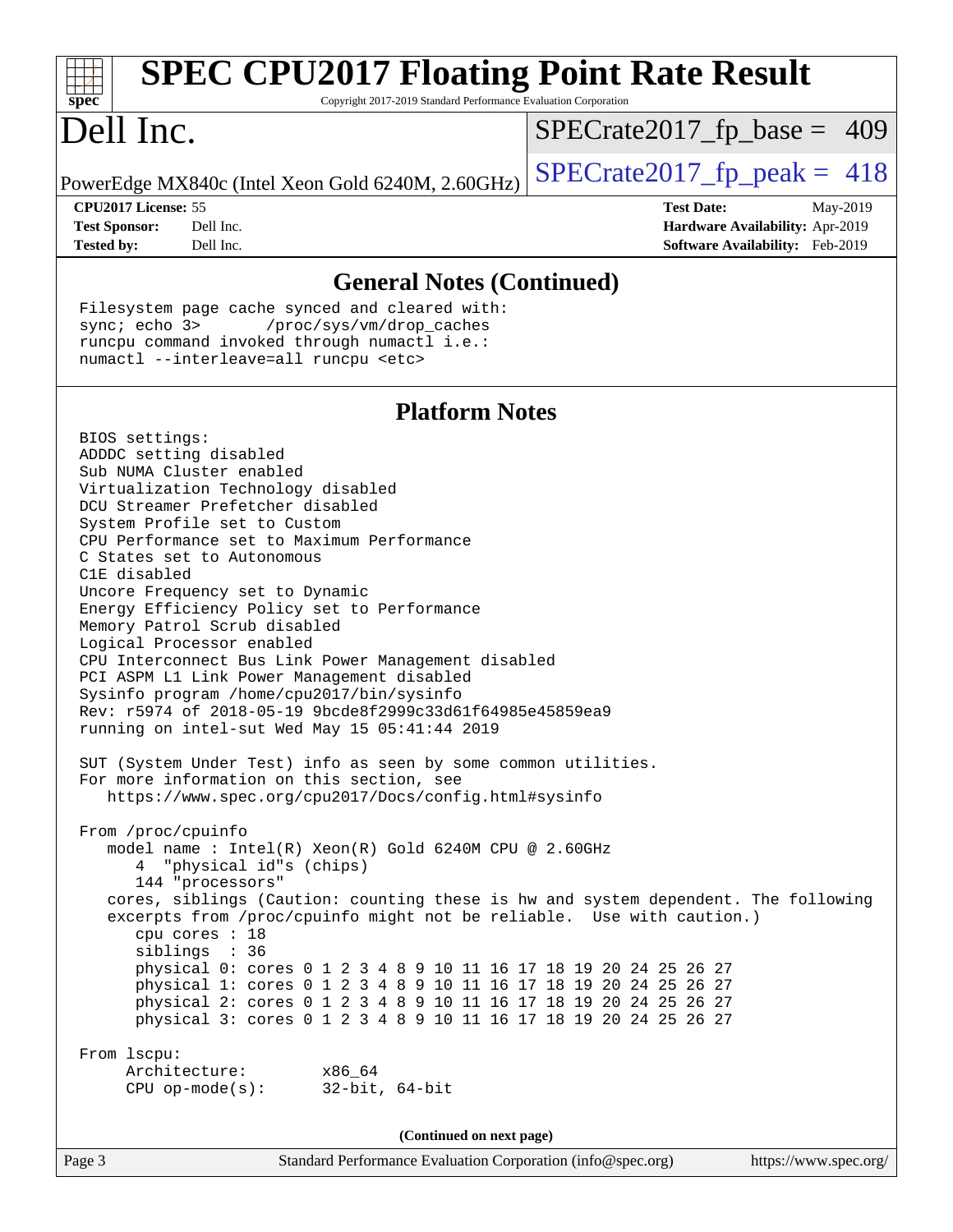| spec <sup>®</sup>                                                                                                            | <b>SPEC CPU2017 Floating Point Rate Result</b><br>Copyright 2017-2019 Standard Performance Evaluation Corporation                                        |                                                                                                                                                                           |
|------------------------------------------------------------------------------------------------------------------------------|----------------------------------------------------------------------------------------------------------------------------------------------------------|---------------------------------------------------------------------------------------------------------------------------------------------------------------------------|
| Dell Inc.                                                                                                                    |                                                                                                                                                          | $SPECrate2017_fp\_base = 409$                                                                                                                                             |
| PowerEdge MX840c (Intel Xeon Gold 6240M, 2.60GHz)                                                                            |                                                                                                                                                          | $SPECrate2017fp peak = 418$                                                                                                                                               |
| CPU2017 License: 55                                                                                                          |                                                                                                                                                          | <b>Test Date:</b><br>May-2019                                                                                                                                             |
| Dell Inc.<br><b>Test Sponsor:</b>                                                                                            |                                                                                                                                                          | Hardware Availability: Apr-2019                                                                                                                                           |
| Dell Inc.<br><b>Tested by:</b>                                                                                               |                                                                                                                                                          | Software Availability: Feb-2019                                                                                                                                           |
|                                                                                                                              | <b>Platform Notes (Continued)</b>                                                                                                                        |                                                                                                                                                                           |
| Byte Order:                                                                                                                  | Little Endian                                                                                                                                            |                                                                                                                                                                           |
| CPU(s):                                                                                                                      | 144                                                                                                                                                      |                                                                                                                                                                           |
| On-line CPU(s) list: $0-143$                                                                                                 |                                                                                                                                                          |                                                                                                                                                                           |
| Thread(s) per core:                                                                                                          | 2                                                                                                                                                        |                                                                                                                                                                           |
| Core(s) per socket:                                                                                                          | 18                                                                                                                                                       |                                                                                                                                                                           |
| Socket(s):<br>NUMA $node(s)$ :                                                                                               | 4<br>8                                                                                                                                                   |                                                                                                                                                                           |
| Vendor ID:                                                                                                                   | GenuineIntel                                                                                                                                             |                                                                                                                                                                           |
| CPU family:                                                                                                                  | 6                                                                                                                                                        |                                                                                                                                                                           |
| Model:                                                                                                                       | 85                                                                                                                                                       |                                                                                                                                                                           |
| Model name:                                                                                                                  | $Intel(R) Xeon(R) Gold 6240M CPU @ 2.60GHz$                                                                                                              |                                                                                                                                                                           |
| Stepping:                                                                                                                    | 7                                                                                                                                                        |                                                                                                                                                                           |
| CPU MHz:                                                                                                                     | 2061.479                                                                                                                                                 |                                                                                                                                                                           |
| BogoMIPS:<br>Virtualization:                                                                                                 | 5200.00<br>$VT - x$                                                                                                                                      |                                                                                                                                                                           |
| Lld cache:                                                                                                                   | 32K                                                                                                                                                      |                                                                                                                                                                           |
| Lli cache:                                                                                                                   | 32K                                                                                                                                                      |                                                                                                                                                                           |
| L2 cache:                                                                                                                    | 1024K                                                                                                                                                    |                                                                                                                                                                           |
| L3 cache:                                                                                                                    | 25344K                                                                                                                                                   |                                                                                                                                                                           |
| NUMA node0 CPU(s):                                                                                                           | 0, 8, 16, 24, 32, 40, 48, 56, 64, 72, 80, 88, 96, 104, 112, 120, 128, 136                                                                                |                                                                                                                                                                           |
| NUMA nodel CPU(s):                                                                                                           | 1, 9, 17, 25, 33, 41, 49, 57, 65, 73, 81, 89, 97, 105, 113, 121, 129, 137                                                                                |                                                                                                                                                                           |
| NUMA $node2$ $CPU(s)$ :<br>NUMA node3 CPU(s):                                                                                | 2, 10, 18, 26, 34, 42, 50, 58, 66, 74, 82, 90, 98, 106, 114, 122, 130, 138<br>3, 11, 19, 27, 35, 43, 51, 59, 67, 75, 83, 91, 99, 107, 115, 123, 131, 139 |                                                                                                                                                                           |
| NUMA $node4$ $CPU(s)$ :                                                                                                      | 4, 12, 20, 28, 36, 44, 52, 60, 68, 76, 84, 92, 100, 108, 116, 124, 132, 140                                                                              |                                                                                                                                                                           |
| NUMA $node5$ $CPU(s)$ :                                                                                                      | 5, 13, 21, 29, 37, 45, 53, 61, 69, 77, 85, 93, 101, 109, 117, 125, 133, 141                                                                              |                                                                                                                                                                           |
| NUMA node6 CPU(s):                                                                                                           | 6, 14, 22, 30, 38, 46, 54, 62, 70, 78, 86, 94, 102, 110, 118, 126, 134, 142                                                                              |                                                                                                                                                                           |
|                                                                                                                              | NUMA node7 CPU(s): 7,15,23,31,39,47,55,63,71,79,87,95,103,111,119,127,135,143                                                                            |                                                                                                                                                                           |
| Flags:                                                                                                                       |                                                                                                                                                          | fpu vme de pse tsc msr pae mce cx8 apic sep mtrr pge mca cmov                                                                                                             |
|                                                                                                                              |                                                                                                                                                          | pat pse36 clflush dts acpi mmx fxsr sse sse2 ss ht tm pbe syscall nx pdpe1gb rdtscp                                                                                       |
|                                                                                                                              |                                                                                                                                                          | lm constant_tsc art arch_perfmon pebs bts rep_good nopl xtopology nonstop_tsc cpuid<br>aperfmperf pni pclmulqdq dtes64 monitor ds_cpl vmx smx est tm2 ssse3 sdbg fma cx16 |
|                                                                                                                              | xtpr pdcm pcid dca sse4_1 sse4_2 x2apic movbe popcnt aes xsave avx f16c rdrand                                                                           |                                                                                                                                                                           |
|                                                                                                                              |                                                                                                                                                          | lahf_lm abm 3dnowprefetch cpuid_fault epb cat_13 cdp_13 invpcid_single ssbd mba ibrs                                                                                      |
|                                                                                                                              |                                                                                                                                                          | ibpb stibp ibrs_enhanced tpr_shadow vnmi flexpriority ept vpid fsgsbase tsc_adjust                                                                                        |
|                                                                                                                              |                                                                                                                                                          | bmil hle avx2 smep bmi2 erms invpcid rtm cqm mpx rdt_a avx512f avx512dq rdseed adx                                                                                        |
|                                                                                                                              | smap clflushopt clwb intel_pt avx512cd avx512bw avx512vl xsaveopt xsavec xgetbvl                                                                         |                                                                                                                                                                           |
|                                                                                                                              | ospke avx512_vnni flush_l1d arch_capabilities                                                                                                            | xsaves cqm_llc cqm_occup_llc cqm_mbm_total cqm_mbm_local dtherm ida arat pln pts pku                                                                                      |
| /proc/cpuinfo cache data<br>cache size : 25344 KB                                                                            |                                                                                                                                                          |                                                                                                                                                                           |
| From numactl --hardware WARNING: a numactl 'node' might or might not correspond to a<br>physical chip.                       |                                                                                                                                                          |                                                                                                                                                                           |
| $available: 8 nodes (0-7)$<br>node 0 cpus: 0 8 16 24 32 40 48 56 64 72 80 88 96 104 112 120 128 136<br>node 0 size: 95167 MB |                                                                                                                                                          |                                                                                                                                                                           |
|                                                                                                                              | (Continued on next page)                                                                                                                                 |                                                                                                                                                                           |

Page 4 Standard Performance Evaluation Corporation [\(info@spec.org\)](mailto:info@spec.org) <https://www.spec.org/>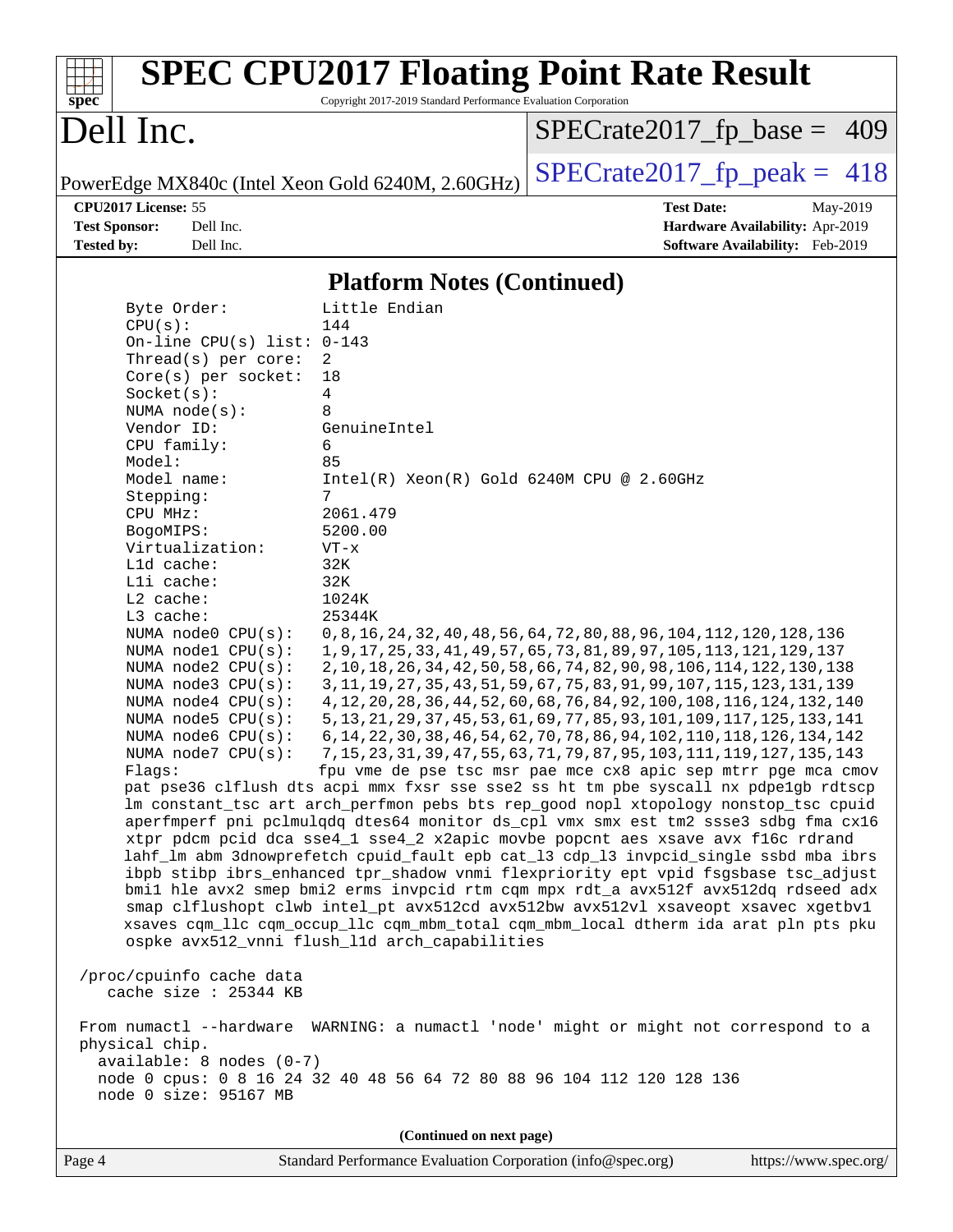| $spec^*$                                          |                                | <b>SPEC CPU2017 Floating Point Rate Result</b>                                                   |                                                             | Copyright 2017-2019 Standard Performance Evaluation Corporation |    |                          |  |  |  |  |                   |                                 |                    |          |
|---------------------------------------------------|--------------------------------|--------------------------------------------------------------------------------------------------|-------------------------------------------------------------|-----------------------------------------------------------------|----|--------------------------|--|--|--|--|-------------------|---------------------------------|--------------------|----------|
| Dell Inc.                                         |                                |                                                                                                  |                                                             |                                                                 |    |                          |  |  |  |  |                   | $SPECrate2017_fp\_base = 409$   |                    |          |
| PowerEdge MX840c (Intel Xeon Gold 6240M, 2.60GHz) |                                |                                                                                                  |                                                             |                                                                 |    |                          |  |  |  |  |                   | $SPECrate2017_fp\_peak = 418$   |                    |          |
| CPU2017 License: 55                               |                                |                                                                                                  |                                                             |                                                                 |    |                          |  |  |  |  | <b>Test Date:</b> |                                 |                    | May-2019 |
| <b>Test Sponsor:</b>                              |                                | Dell Inc.                                                                                        |                                                             |                                                                 |    |                          |  |  |  |  |                   | Hardware Availability: Apr-2019 |                    |          |
| <b>Tested by:</b>                                 |                                | Dell Inc.                                                                                        |                                                             |                                                                 |    |                          |  |  |  |  |                   | Software Availability: Feb-2019 |                    |          |
|                                                   |                                |                                                                                                  |                                                             | <b>Platform Notes (Continued)</b>                               |    |                          |  |  |  |  |                   |                                 |                    |          |
|                                                   |                                | node 0 free: 94733 MB                                                                            |                                                             |                                                                 |    |                          |  |  |  |  |                   |                                 |                    |          |
|                                                   |                                | node 1 cpus: 1 9 17 25 33 41 49 57 65 73 81 89 97 105 113 121 129 137                            |                                                             |                                                                 |    |                          |  |  |  |  |                   |                                 |                    |          |
|                                                   |                                | node 1 size: 96764 MB                                                                            |                                                             |                                                                 |    |                          |  |  |  |  |                   |                                 |                    |          |
|                                                   |                                | node 1 free: 96320 MB                                                                            |                                                             |                                                                 |    |                          |  |  |  |  |                   |                                 |                    |          |
|                                                   |                                | node 2 cpus: 2 10 18 26 34 42 50 58 66 74 82 90 98 106 114 122 130 138                           |                                                             |                                                                 |    |                          |  |  |  |  |                   |                                 |                    |          |
|                                                   |                                | node 2 size: 96764 MB                                                                            |                                                             |                                                                 |    |                          |  |  |  |  |                   |                                 |                    |          |
|                                                   |                                | node 2 free: 96349 MB                                                                            |                                                             |                                                                 |    |                          |  |  |  |  |                   |                                 |                    |          |
|                                                   |                                | node 3 cpus: 3 11 19 27 35 43 51 59 67 75 83 91 99 107 115 123 131 139                           |                                                             |                                                                 |    |                          |  |  |  |  |                   |                                 |                    |          |
|                                                   |                                | node 3 size: 96764 MB                                                                            |                                                             |                                                                 |    |                          |  |  |  |  |                   |                                 |                    |          |
|                                                   |                                | node 3 free: 96317 MB                                                                            |                                                             |                                                                 |    |                          |  |  |  |  |                   |                                 |                    |          |
|                                                   |                                | node 4 cpus: 4 12 20 28 36 44 52 60 68 76 84 92 100 108 116 124 132 140                          |                                                             |                                                                 |    |                          |  |  |  |  |                   |                                 |                    |          |
|                                                   |                                | node 4 size: 96743 MB                                                                            |                                                             |                                                                 |    |                          |  |  |  |  |                   |                                 |                    |          |
|                                                   |                                | node 4 free: 96043 MB                                                                            |                                                             |                                                                 |    |                          |  |  |  |  |                   |                                 |                    |          |
|                                                   |                                | node 5 cpus: 5 13 21 29 37 45 53 61 69 77 85 93 101 109 117 125 133 141<br>node 5 size: 96764 MB |                                                             |                                                                 |    |                          |  |  |  |  |                   |                                 |                    |          |
|                                                   |                                | node 5 free: 96365 MB                                                                            |                                                             |                                                                 |    |                          |  |  |  |  |                   |                                 |                    |          |
|                                                   |                                | node 6 cpus: 6 14 22 30 38 46 54 62 70 78 86 94 102 110 118 126 134 142                          |                                                             |                                                                 |    |                          |  |  |  |  |                   |                                 |                    |          |
|                                                   |                                | node 6 size: 96764 MB                                                                            |                                                             |                                                                 |    |                          |  |  |  |  |                   |                                 |                    |          |
|                                                   |                                | node 6 free: 96350 MB                                                                            |                                                             |                                                                 |    |                          |  |  |  |  |                   |                                 |                    |          |
|                                                   |                                | node 7 cpus: 7 15 23 31 39 47 55 63 71 79 87 95 103 111 119 127 135 143                          |                                                             |                                                                 |    |                          |  |  |  |  |                   |                                 |                    |          |
|                                                   |                                | node 7 size: 96763 MB                                                                            |                                                             |                                                                 |    |                          |  |  |  |  |                   |                                 |                    |          |
|                                                   |                                | node 7 free: 96376 MB                                                                            |                                                             |                                                                 |    |                          |  |  |  |  |                   |                                 |                    |          |
|                                                   | node distances:                |                                                                                                  |                                                             |                                                                 |    |                          |  |  |  |  |                   |                                 |                    |          |
| node                                              | $\overline{1}$<br>$\mathbf{0}$ | 2<br>3                                                                                           | 4                                                           | 5                                                               | 6  | 7                        |  |  |  |  |                   |                                 |                    |          |
| 0 :                                               | 21<br>10                       | 21<br>21                                                                                         | 11                                                          | 21                                                              | 21 | 21                       |  |  |  |  |                   |                                 |                    |          |
| 1:                                                | 21<br>10                       | 21<br>21                                                                                         | 21                                                          | 11                                                              | 21 | 21                       |  |  |  |  |                   |                                 |                    |          |
| 2:                                                | 21<br>21                       | $10$<br>21                                                                                       | 21                                                          | 21                                                              | 11 | 21                       |  |  |  |  |                   |                                 |                    |          |
| 3:                                                | 21<br>21                       | 21<br>10                                                                                         | 21                                                          | 21                                                              | 21 | 11                       |  |  |  |  |                   |                                 |                    |          |
| 4 :                                               | 21<br>11                       | 21<br>21                                                                                         | 10 <sub>1</sub>                                             | 21                                                              | 21 | 21                       |  |  |  |  |                   |                                 |                    |          |
| 5:                                                | 21                             | 11 21<br>21                                                                                      | 21                                                          | 10                                                              | 21 | 21                       |  |  |  |  |                   |                                 |                    |          |
| 6 :                                               | 21                             | 21 11<br>- 21                                                                                    | 21                                                          | 21                                                              | 10 | 21                       |  |  |  |  |                   |                                 |                    |          |
| 7 :                                               | 21<br>21                       | 21<br>11                                                                                         | 21                                                          | 21                                                              | 21 | 10                       |  |  |  |  |                   |                                 |                    |          |
|                                                   |                                |                                                                                                  |                                                             |                                                                 |    |                          |  |  |  |  |                   |                                 |                    |          |
|                                                   | From /proc/meminfo             |                                                                                                  |                                                             |                                                                 |    |                          |  |  |  |  |                   |                                 |                    |          |
|                                                   | MemTotal:                      |                                                                                                  | 791036484 kB                                                |                                                                 |    |                          |  |  |  |  |                   |                                 |                    |          |
|                                                   | HugePages_Total:               |                                                                                                  | 0                                                           |                                                                 |    |                          |  |  |  |  |                   |                                 |                    |          |
|                                                   | Hugepagesize:                  |                                                                                                  | 2048 kB                                                     |                                                                 |    |                          |  |  |  |  |                   |                                 |                    |          |
|                                                   |                                |                                                                                                  |                                                             |                                                                 |    |                          |  |  |  |  |                   |                                 |                    |          |
|                                                   |                                | /usr/bin/lsb_release -d                                                                          |                                                             |                                                                 |    |                          |  |  |  |  |                   |                                 |                    |          |
|                                                   | Ubuntu 18.04.2 LTS             |                                                                                                  |                                                             |                                                                 |    |                          |  |  |  |  |                   |                                 |                    |          |
|                                                   |                                |                                                                                                  |                                                             |                                                                 |    |                          |  |  |  |  |                   |                                 |                    |          |
|                                                   |                                | From /etc/*release* /etc/*version*                                                               |                                                             |                                                                 |    |                          |  |  |  |  |                   |                                 |                    |          |
|                                                   |                                | debian_version: buster/sid                                                                       |                                                             |                                                                 |    |                          |  |  |  |  |                   |                                 |                    |          |
|                                                   | os-release:                    |                                                                                                  |                                                             |                                                                 |    |                          |  |  |  |  |                   |                                 |                    |          |
|                                                   | NAME="Ubuntu"                  | VERSION="18.04.2 LTS (Bionic Beaver)"                                                            |                                                             |                                                                 |    |                          |  |  |  |  |                   |                                 |                    |          |
|                                                   | ID=ubuntu                      |                                                                                                  |                                                             |                                                                 |    |                          |  |  |  |  |                   |                                 |                    |          |
|                                                   |                                |                                                                                                  |                                                             |                                                                 |    |                          |  |  |  |  |                   |                                 |                    |          |
|                                                   |                                |                                                                                                  |                                                             |                                                                 |    |                          |  |  |  |  |                   |                                 |                    |          |
|                                                   |                                |                                                                                                  |                                                             |                                                                 |    | (Continued on next page) |  |  |  |  |                   |                                 |                    |          |
| $D_{0}$ on $\zeta$                                |                                |                                                                                                  | Standard Darformance Evaluation Corneration (info@spee.org) |                                                                 |    |                          |  |  |  |  |                   |                                 | http://www.000.000 |          |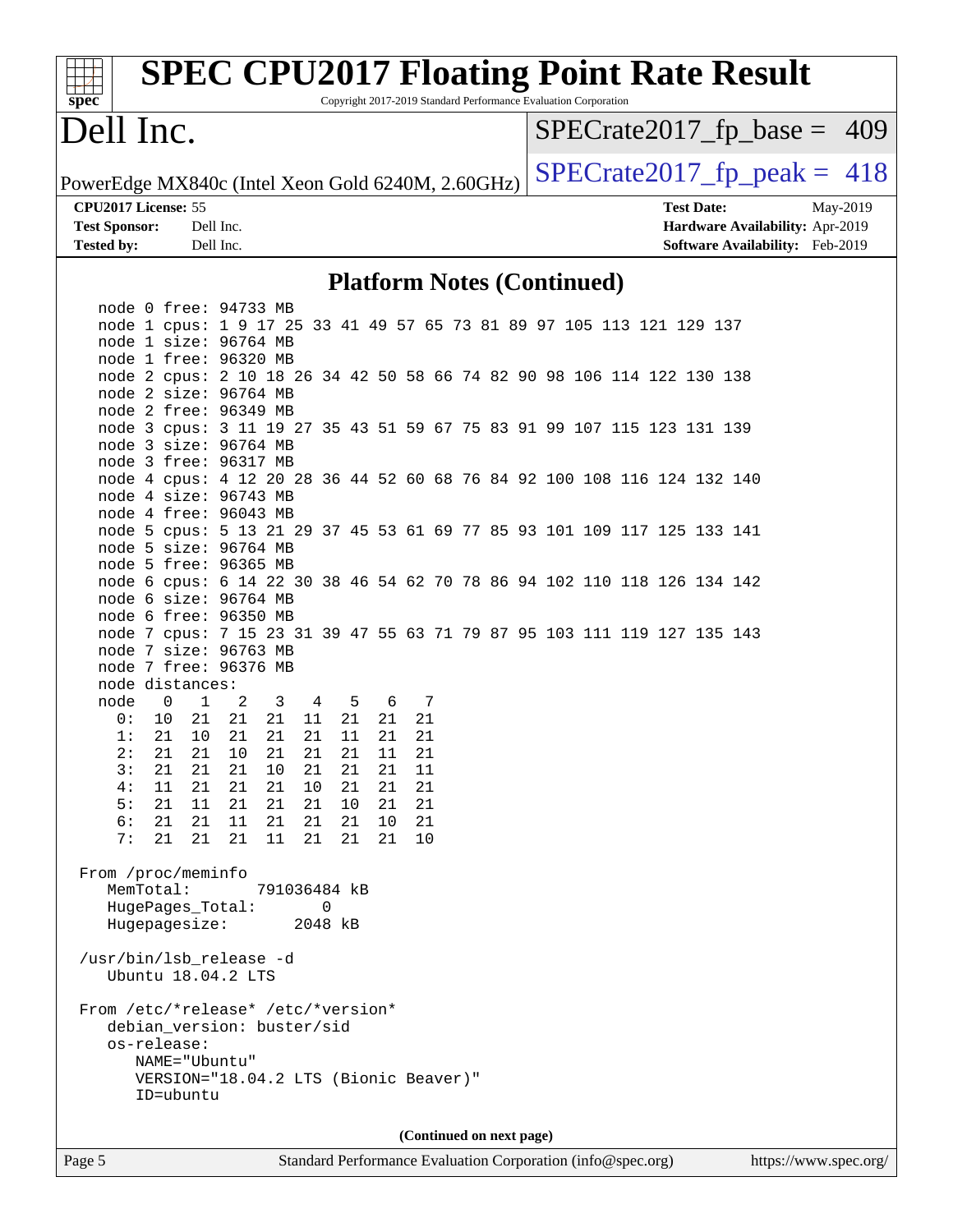| <b>SPEC CPU2017 Floating Point Rate Result</b><br>Copyright 2017-2019 Standard Performance Evaluation Corporation<br>spec <sup>®</sup>                                                                                                                                                                                                                                            |                                                                                                     |  |  |  |  |
|-----------------------------------------------------------------------------------------------------------------------------------------------------------------------------------------------------------------------------------------------------------------------------------------------------------------------------------------------------------------------------------|-----------------------------------------------------------------------------------------------------|--|--|--|--|
| Dell Inc.                                                                                                                                                                                                                                                                                                                                                                         | $SPECrate2017_fp\_base = 409$                                                                       |  |  |  |  |
| PowerEdge MX840c (Intel Xeon Gold 6240M, 2.60GHz)                                                                                                                                                                                                                                                                                                                                 | $SPECTate2017$ _fp_peak = 418                                                                       |  |  |  |  |
| CPU2017 License: 55<br><b>Test Sponsor:</b><br>Dell Inc.<br><b>Tested by:</b><br>Dell Inc.                                                                                                                                                                                                                                                                                        | <b>Test Date:</b><br>May-2019<br>Hardware Availability: Apr-2019<br>Software Availability: Feb-2019 |  |  |  |  |
| <b>Platform Notes (Continued)</b>                                                                                                                                                                                                                                                                                                                                                 |                                                                                                     |  |  |  |  |
| ID LIKE=debian<br>PRETTY_NAME="Ubuntu 18.04.2 LTS"<br>VERSION_ID="18.04"<br>HOME_URL="https://www.ubuntu.com/"<br>SUPPORT_URL="https://help.ubuntu.com/"<br>uname -a:                                                                                                                                                                                                             |                                                                                                     |  |  |  |  |
| Linux intel-sut 4.15.0-45-generic #48-Ubuntu SMP Tue Jan 29 16:28:13 UTC 2019 x86_64<br>x86_64 x86_64 GNU/Linux                                                                                                                                                                                                                                                                   |                                                                                                     |  |  |  |  |
| Kernel self-reported vulnerability status:                                                                                                                                                                                                                                                                                                                                        |                                                                                                     |  |  |  |  |
| CVE-2017-5754 (Meltdown):<br>Not affected<br>CVE-2017-5753 (Spectre variant 1): Mitigation: __user pointer sanitization<br>CVE-2017-5715 (Spectre variant 2): Mitigation: Enhanced IBRS, IBPB                                                                                                                                                                                     |                                                                                                     |  |  |  |  |
| run-level 3 May 14 21:19                                                                                                                                                                                                                                                                                                                                                          |                                                                                                     |  |  |  |  |
| SPEC is set to: /home/cpu2017<br>Type Size Used Avail Use% Mounted on<br>Filesystem<br>/dev/sda2<br>ext4 439G<br>19G 398G<br>$5\%$ /                                                                                                                                                                                                                                              |                                                                                                     |  |  |  |  |
| Additional information from dmidecode follows. WARNING: Use caution when you interpret<br>this section. The 'dmidecode' program reads system data which is "intended to allow<br>hardware to be accurately determined", but the intent may not be met, as there are<br>frequent changes to hardware, firmware, and the "DMTF SMBIOS" standard.<br>BIOS Dell Inc. 2.2.1 02/19/2019 |                                                                                                     |  |  |  |  |
| Memory:<br>26x 002C00B3002C 18ASF2G72PDZ-2G6D1 16 GB 2 rank 2666<br>2x 00AD00B300AD HMA82GR7AFR8N-VK 16 GB 2 rank 2666<br>1x 00AD063200AD HMA82GR7AFR8N-VK 16 GB 2 rank 2666<br>19x 00CE063200CE M393A2K43BB1-CTD 16 GB 2 rank 2666                                                                                                                                               |                                                                                                     |  |  |  |  |
| (End of data from sysinfo program)                                                                                                                                                                                                                                                                                                                                                |                                                                                                     |  |  |  |  |
| <b>Compiler Version Notes</b>                                                                                                                                                                                                                                                                                                                                                     |                                                                                                     |  |  |  |  |
| CC 519.1bm_r(base) 538.imagick_r(base, peak) 544.nab_r(base, peak)                                                                                                                                                                                                                                                                                                                | ======================                                                                              |  |  |  |  |
| $Intel(R)$ C Intel(R) 64 Compiler for applications running on Intel(R) 64,<br>Version 19.0.1.144 Build 20181018<br>Copyright (C) 1985-2018 Intel Corporation. All rights reserved.                                                                                                                                                                                                |                                                                                                     |  |  |  |  |
|                                                                                                                                                                                                                                                                                                                                                                                   |                                                                                                     |  |  |  |  |
| (Continued on next page)                                                                                                                                                                                                                                                                                                                                                          |                                                                                                     |  |  |  |  |
| Page 6<br>Standard Performance Evaluation Corporation (info@spec.org)                                                                                                                                                                                                                                                                                                             | https://www.spec.org/                                                                               |  |  |  |  |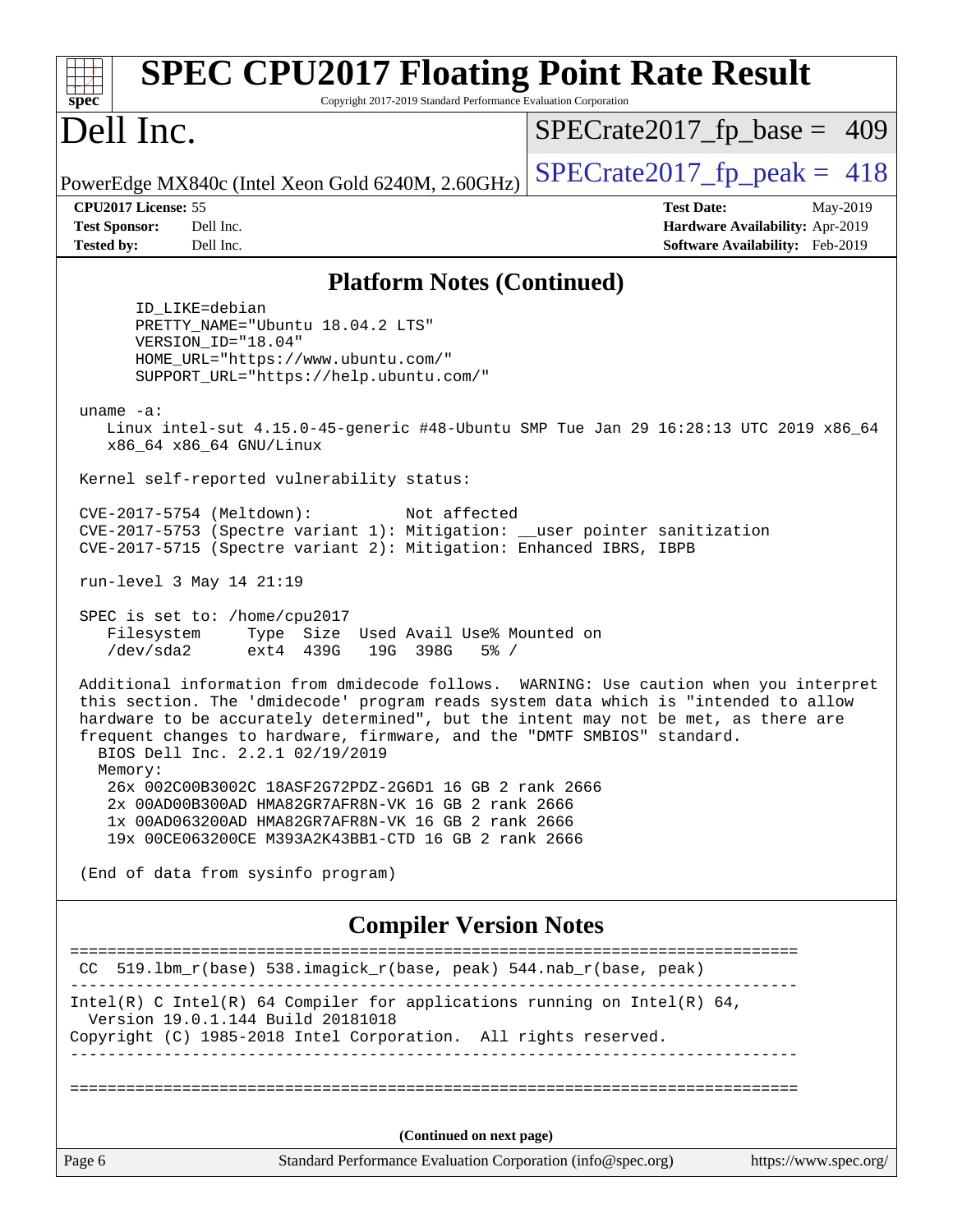| <b>SPEC CPU2017 Floating Point Rate Result</b><br>Copyright 2017-2019 Standard Performance Evaluation Corporation<br>$spec^*$                                                                                                                                                                                                                                            |          |
|--------------------------------------------------------------------------------------------------------------------------------------------------------------------------------------------------------------------------------------------------------------------------------------------------------------------------------------------------------------------------|----------|
| Dell Inc.<br>$SPECrate2017_fp\_base = 409$                                                                                                                                                                                                                                                                                                                               |          |
| $SPECrate2017_fp\_peak = 418$<br>PowerEdge MX840c (Intel Xeon Gold 6240M, 2.60GHz)                                                                                                                                                                                                                                                                                       |          |
| CPU2017 License: 55<br><b>Test Date:</b><br><b>Test Sponsor:</b><br>Dell Inc.<br>Hardware Availability: Apr-2019<br>Software Availability: Feb-2019<br><b>Tested by:</b><br>Dell Inc.                                                                                                                                                                                    | May-2019 |
| <b>Compiler Version Notes (Continued)</b>                                                                                                                                                                                                                                                                                                                                |          |
| $CC = 519.1bm_r (peak)$                                                                                                                                                                                                                                                                                                                                                  |          |
| Intel(R) C Intel(R) 64 Compiler for applications running on Intel(R) 64,<br>Version 19.0.1.144 Build 20181018<br>Copyright (C) 1985-2018 Intel Corporation. All rights reserved.                                                                                                                                                                                         |          |
| CXXC 508.namd_r(base) 510.parest_r(base, peak)                                                                                                                                                                                                                                                                                                                           |          |
| Intel(R) $C++$ Intel(R) 64 Compiler for applications running on Intel(R) 64,<br>Version 19.0.1.144 Build 20181018<br>Copyright (C) 1985-2018 Intel Corporation. All rights reserved.                                                                                                                                                                                     |          |
| $CXXC 508.namd_r (peak)$                                                                                                                                                                                                                                                                                                                                                 |          |
| Intel(R) $C++$ Intel(R) 64 Compiler for applications running on Intel(R) 64,<br>Version 19.0.1.144 Build 20181018<br>Copyright (C) 1985-2018 Intel Corporation. All rights reserved.                                                                                                                                                                                     |          |
| CC 511.povray_r(base) 526.blender_r(base, peak)                                                                                                                                                                                                                                                                                                                          |          |
| Intel(R) C++ Intel(R) 64 Compiler for applications running on Intel(R) 64,<br>Version 19.0.1.144 Build 20181018<br>Copyright (C) 1985-2018 Intel Corporation. All rights reserved.<br>Intel(R) C Intel(R) 64 Compiler for applications running on Intel(R) 64,<br>Version 19.0.1.144 Build 20181018<br>Copyright (C) 1985-2018 Intel Corporation. All rights reserved.   |          |
| CC<br>$511. povray_r (peak)$<br>_____________________________________                                                                                                                                                                                                                                                                                                    |          |
| Intel(R) $C++$ Intel(R) 64 Compiler for applications running on Intel(R) 64,<br>Version 19.0.1.144 Build 20181018<br>Copyright (C) 1985-2018 Intel Corporation. All rights reserved.<br>Intel(R) C Intel(R) 64 Compiler for applications running on Intel(R) 64,<br>Version 19.0.1.144 Build 20181018<br>Copyright (C) 1985-2018 Intel Corporation. All rights reserved. |          |
| 507.cactuBSSN_r(base, peak)<br>FC                                                                                                                                                                                                                                                                                                                                        |          |
| (Continued on next page)<br>Page 7<br>Standard Performance Evaluation Corporation (info@spec.org)<br>https://www.spec.org/                                                                                                                                                                                                                                               |          |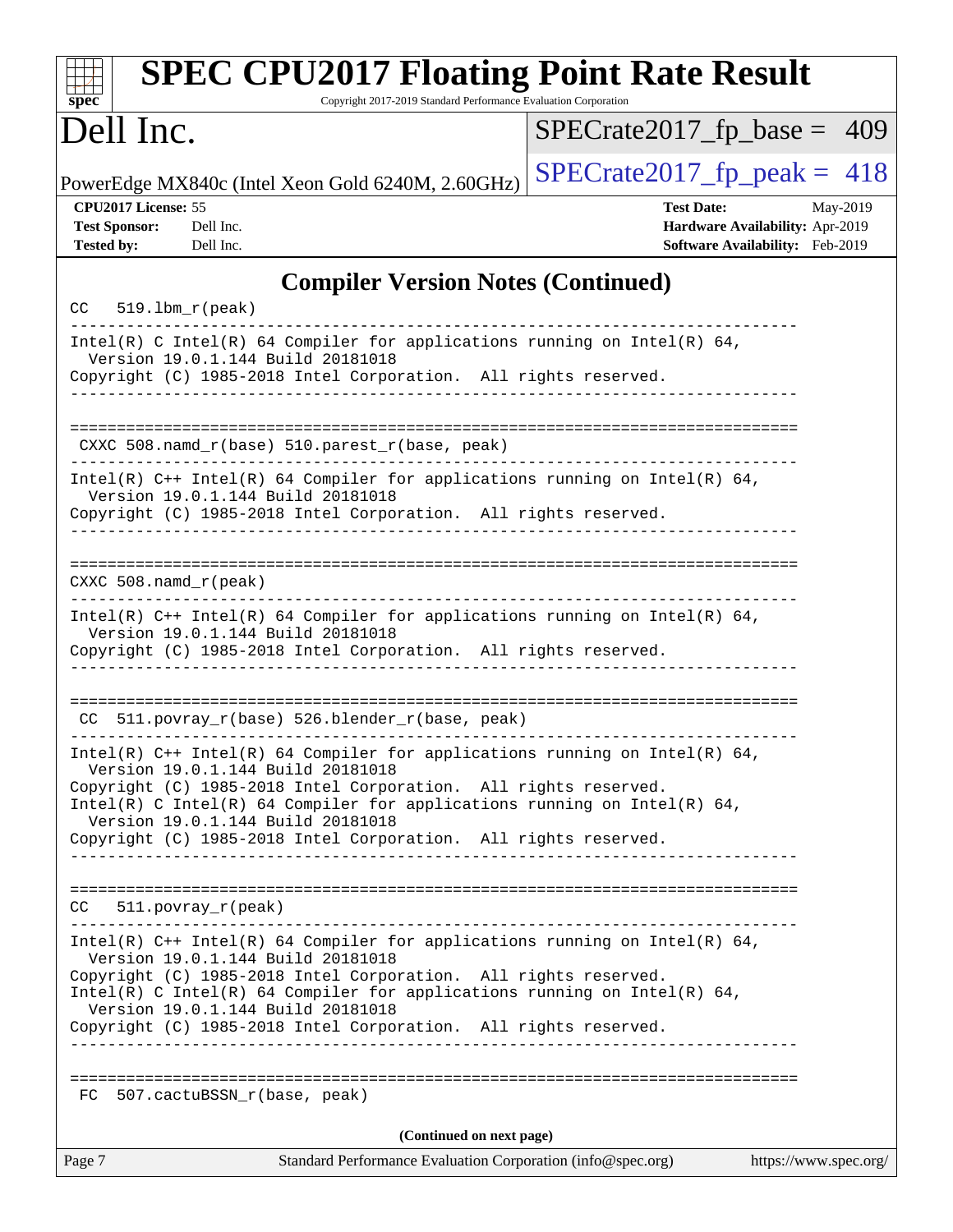| <b>SPEC CPU2017 Floating Point Rate Result</b><br>Copyright 2017-2019 Standard Performance Evaluation Corporation<br>spec                                                                                                                                                                                                                                                                                                                                                                                                                                            |                                                                                                     |
|----------------------------------------------------------------------------------------------------------------------------------------------------------------------------------------------------------------------------------------------------------------------------------------------------------------------------------------------------------------------------------------------------------------------------------------------------------------------------------------------------------------------------------------------------------------------|-----------------------------------------------------------------------------------------------------|
| Dell Inc.                                                                                                                                                                                                                                                                                                                                                                                                                                                                                                                                                            | $SPECrate2017_fp\_base = 409$                                                                       |
| PowerEdge MX840c (Intel Xeon Gold 6240M, 2.60GHz)                                                                                                                                                                                                                                                                                                                                                                                                                                                                                                                    | $SPECrate2017_fp\_peak = 418$                                                                       |
| CPU2017 License: 55<br><b>Test Sponsor:</b><br>Dell Inc.<br><b>Tested by:</b><br>Dell Inc.                                                                                                                                                                                                                                                                                                                                                                                                                                                                           | <b>Test Date:</b><br>May-2019<br>Hardware Availability: Apr-2019<br>Software Availability: Feb-2019 |
| <b>Compiler Version Notes (Continued)</b>                                                                                                                                                                                                                                                                                                                                                                                                                                                                                                                            |                                                                                                     |
| Intel(R) $C++$ Intel(R) 64 Compiler for applications running on Intel(R) 64,<br>Version 19.0.1.144 Build 20181018<br>Copyright (C) 1985-2018 Intel Corporation. All rights reserved.<br>Intel(R) C Intel(R) 64 Compiler for applications running on Intel(R) 64,<br>Version 19.0.1.144 Build 20181018<br>Copyright (C) 1985-2018 Intel Corporation. All rights reserved.<br>$Intel(R)$ Fortran Intel(R) 64 Compiler for applications running on Intel(R)<br>64, Version 19.0.1.144 Build 20181018<br>Copyright (C) 1985-2018 Intel Corporation. All rights reserved. |                                                                                                     |
| 503.bwaves_r(base, peak) 549.fotonik3d_r(base, peak) 554.roms_r(base)<br>FC<br>Intel(R) Fortran Intel(R) 64 Compiler for applications running on Intel(R)<br>64, Version 19.0.1.144 Build 20181018<br>Copyright (C) 1985-2018 Intel Corporation. All rights reserved.                                                                                                                                                                                                                                                                                                |                                                                                                     |
| $554.rows_r (peak)$<br>FC.<br>Intel(R) Fortran Intel(R) 64 Compiler for applications running on $Intel(R)$<br>64, Version 19.0.1.144 Build 20181018<br>Copyright (C) 1985-2018 Intel Corporation. All rights reserved.                                                                                                                                                                                                                                                                                                                                               |                                                                                                     |
| $CC$ 521.wrf_r(base) 527.cam4_r(base)<br>Intel(R) Fortran Intel(R) 64 Compiler for applications running on Intel(R)<br>64, Version 19.0.1.144 Build 20181018<br>Copyright (C) 1985-2018 Intel Corporation. All rights reserved.<br>Intel(R) C Intel(R) 64 Compiler for applications running on Intel(R) 64,<br>Version 19.0.1.144 Build 20181018<br>Copyright (C) 1985-2018 Intel Corporation. All rights reserved.                                                                                                                                                  |                                                                                                     |
| $CC = 521.wrf_r(peak) 527.cam4_r(peak)$<br>$Intel(R)$ Fortran Intel(R) 64 Compiler for applications running on Intel(R)<br>64, Version 19.0.1.144 Build 20181018<br>Copyright (C) 1985-2018 Intel Corporation. All rights reserved.<br>Intel(R) C Intel(R) 64 Compiler for applications running on Intel(R) 64,<br>Version 19.0.1.144 Build 20181018                                                                                                                                                                                                                 |                                                                                                     |
| (Continued on next page)                                                                                                                                                                                                                                                                                                                                                                                                                                                                                                                                             |                                                                                                     |

| Page 8 | Standard Performance Evaluation Corporation (info@spec.org) | https://www.spec.org/ |
|--------|-------------------------------------------------------------|-----------------------|
|        |                                                             |                       |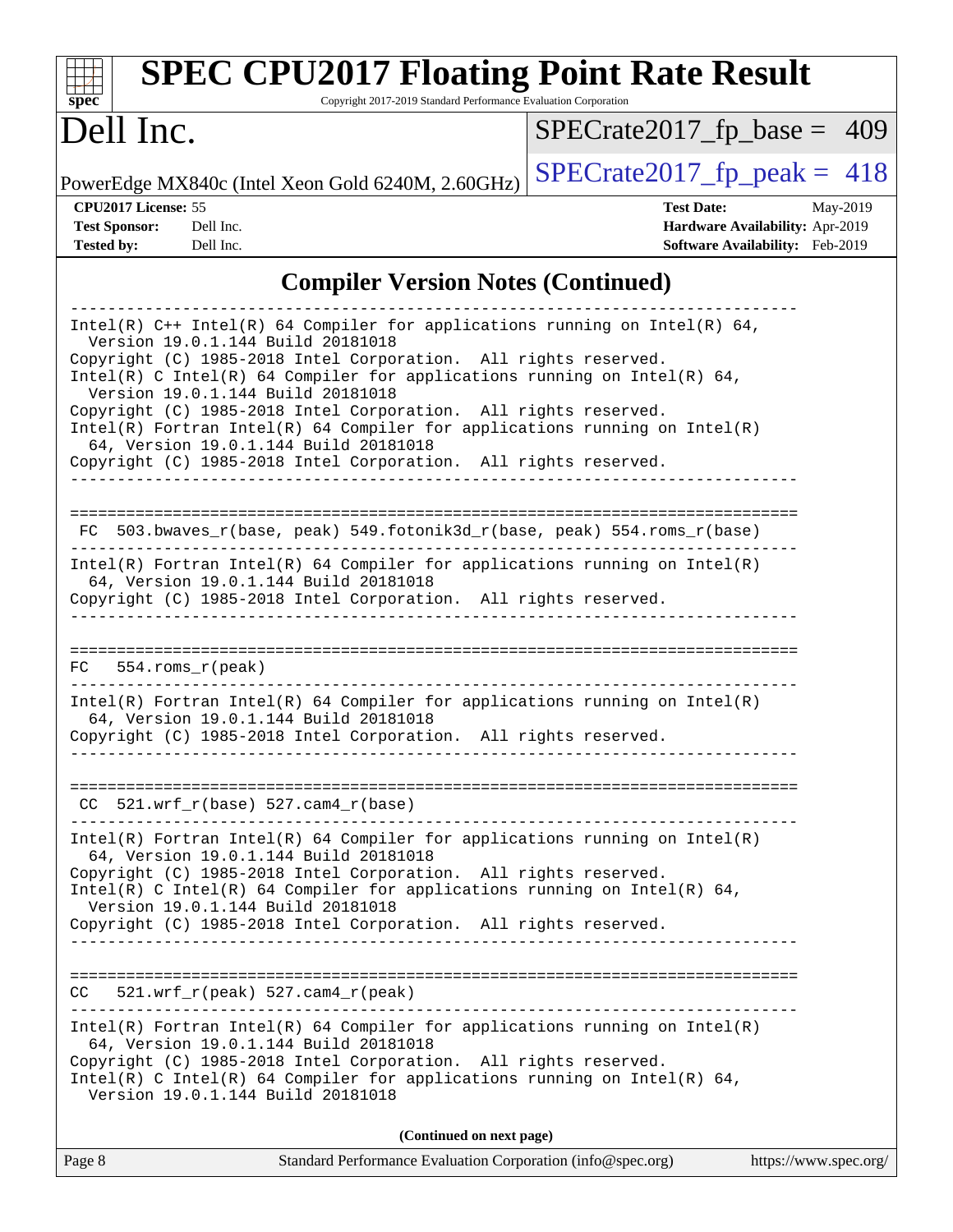| spec                       | <b>SPEC CPU2017 Floating Point Rate Result</b><br>Copyright 2017-2019 Standard Performance Evaluation Corporation |                                        |
|----------------------------|-------------------------------------------------------------------------------------------------------------------|----------------------------------------|
| Dell Inc.                  |                                                                                                                   | $SPECrate2017_fp\_base = 409$          |
|                            | PowerEdge MX840c (Intel Xeon Gold 6240M, 2.60GHz)                                                                 | $SPECrate2017_fp\_peak = 418$          |
| <b>CPU2017 License: 55</b> |                                                                                                                   | <b>Test Date:</b><br>May-2019          |
| <b>Test Sponsor:</b>       | Dell Inc.                                                                                                         | Hardware Availability: Apr-2019        |
| <b>Tested by:</b>          | Dell Inc.                                                                                                         | Software Availability: Feb-2019        |
|                            | $\sim$<br>. .                                                                                                     | $\mathbf{M}$ $\mathbf{M}$ $\mathbf{M}$ |

#### **[Compiler Version Notes \(Continued\)](http://www.spec.org/auto/cpu2017/Docs/result-fields.html#CompilerVersionNotes)**

Copyright (C) 1985-2018 Intel Corporation. All rights reserved. ------------------------------------------------------------------------------

## **[Base Compiler Invocation](http://www.spec.org/auto/cpu2017/Docs/result-fields.html#BaseCompilerInvocation)**

[C benchmarks](http://www.spec.org/auto/cpu2017/Docs/result-fields.html#Cbenchmarks): [icc -m64 -std=c11](http://www.spec.org/cpu2017/results/res2019q3/cpu2017-20190624-15397.flags.html#user_CCbase_intel_icc_64bit_c11_33ee0cdaae7deeeab2a9725423ba97205ce30f63b9926c2519791662299b76a0318f32ddfffdc46587804de3178b4f9328c46fa7c2b0cd779d7a61945c91cd35)

[C++ benchmarks:](http://www.spec.org/auto/cpu2017/Docs/result-fields.html#CXXbenchmarks) [icpc -m64](http://www.spec.org/cpu2017/results/res2019q3/cpu2017-20190624-15397.flags.html#user_CXXbase_intel_icpc_64bit_4ecb2543ae3f1412ef961e0650ca070fec7b7afdcd6ed48761b84423119d1bf6bdf5cad15b44d48e7256388bc77273b966e5eb805aefd121eb22e9299b2ec9d9)

[Fortran benchmarks](http://www.spec.org/auto/cpu2017/Docs/result-fields.html#Fortranbenchmarks): [ifort -m64](http://www.spec.org/cpu2017/results/res2019q3/cpu2017-20190624-15397.flags.html#user_FCbase_intel_ifort_64bit_24f2bb282fbaeffd6157abe4f878425411749daecae9a33200eee2bee2fe76f3b89351d69a8130dd5949958ce389cf37ff59a95e7a40d588e8d3a57e0c3fd751)

[Benchmarks using both Fortran and C](http://www.spec.org/auto/cpu2017/Docs/result-fields.html#BenchmarksusingbothFortranandC): [ifort -m64](http://www.spec.org/cpu2017/results/res2019q3/cpu2017-20190624-15397.flags.html#user_CC_FCbase_intel_ifort_64bit_24f2bb282fbaeffd6157abe4f878425411749daecae9a33200eee2bee2fe76f3b89351d69a8130dd5949958ce389cf37ff59a95e7a40d588e8d3a57e0c3fd751) [icc -m64 -std=c11](http://www.spec.org/cpu2017/results/res2019q3/cpu2017-20190624-15397.flags.html#user_CC_FCbase_intel_icc_64bit_c11_33ee0cdaae7deeeab2a9725423ba97205ce30f63b9926c2519791662299b76a0318f32ddfffdc46587804de3178b4f9328c46fa7c2b0cd779d7a61945c91cd35)

[Benchmarks using both C and C++](http://www.spec.org/auto/cpu2017/Docs/result-fields.html#BenchmarksusingbothCandCXX): [icpc -m64](http://www.spec.org/cpu2017/results/res2019q3/cpu2017-20190624-15397.flags.html#user_CC_CXXbase_intel_icpc_64bit_4ecb2543ae3f1412ef961e0650ca070fec7b7afdcd6ed48761b84423119d1bf6bdf5cad15b44d48e7256388bc77273b966e5eb805aefd121eb22e9299b2ec9d9) [icc -m64 -std=c11](http://www.spec.org/cpu2017/results/res2019q3/cpu2017-20190624-15397.flags.html#user_CC_CXXbase_intel_icc_64bit_c11_33ee0cdaae7deeeab2a9725423ba97205ce30f63b9926c2519791662299b76a0318f32ddfffdc46587804de3178b4f9328c46fa7c2b0cd779d7a61945c91cd35)

[Benchmarks using Fortran, C, and C++:](http://www.spec.org/auto/cpu2017/Docs/result-fields.html#BenchmarksusingFortranCandCXX) [icpc -m64](http://www.spec.org/cpu2017/results/res2019q3/cpu2017-20190624-15397.flags.html#user_CC_CXX_FCbase_intel_icpc_64bit_4ecb2543ae3f1412ef961e0650ca070fec7b7afdcd6ed48761b84423119d1bf6bdf5cad15b44d48e7256388bc77273b966e5eb805aefd121eb22e9299b2ec9d9) [icc -m64 -std=c11](http://www.spec.org/cpu2017/results/res2019q3/cpu2017-20190624-15397.flags.html#user_CC_CXX_FCbase_intel_icc_64bit_c11_33ee0cdaae7deeeab2a9725423ba97205ce30f63b9926c2519791662299b76a0318f32ddfffdc46587804de3178b4f9328c46fa7c2b0cd779d7a61945c91cd35) [ifort -m64](http://www.spec.org/cpu2017/results/res2019q3/cpu2017-20190624-15397.flags.html#user_CC_CXX_FCbase_intel_ifort_64bit_24f2bb282fbaeffd6157abe4f878425411749daecae9a33200eee2bee2fe76f3b89351d69a8130dd5949958ce389cf37ff59a95e7a40d588e8d3a57e0c3fd751)

## **[Base Portability Flags](http://www.spec.org/auto/cpu2017/Docs/result-fields.html#BasePortabilityFlags)**

 503.bwaves\_r: [-DSPEC\\_LP64](http://www.spec.org/cpu2017/results/res2019q3/cpu2017-20190624-15397.flags.html#suite_basePORTABILITY503_bwaves_r_DSPEC_LP64) 507.cactuBSSN\_r: [-DSPEC\\_LP64](http://www.spec.org/cpu2017/results/res2019q3/cpu2017-20190624-15397.flags.html#suite_basePORTABILITY507_cactuBSSN_r_DSPEC_LP64) 508.namd\_r: [-DSPEC\\_LP64](http://www.spec.org/cpu2017/results/res2019q3/cpu2017-20190624-15397.flags.html#suite_basePORTABILITY508_namd_r_DSPEC_LP64) 510.parest\_r: [-DSPEC\\_LP64](http://www.spec.org/cpu2017/results/res2019q3/cpu2017-20190624-15397.flags.html#suite_basePORTABILITY510_parest_r_DSPEC_LP64) 511.povray\_r: [-DSPEC\\_LP64](http://www.spec.org/cpu2017/results/res2019q3/cpu2017-20190624-15397.flags.html#suite_basePORTABILITY511_povray_r_DSPEC_LP64) 519.lbm\_r: [-DSPEC\\_LP64](http://www.spec.org/cpu2017/results/res2019q3/cpu2017-20190624-15397.flags.html#suite_basePORTABILITY519_lbm_r_DSPEC_LP64) 521.wrf\_r: [-DSPEC\\_LP64](http://www.spec.org/cpu2017/results/res2019q3/cpu2017-20190624-15397.flags.html#suite_basePORTABILITY521_wrf_r_DSPEC_LP64) [-DSPEC\\_CASE\\_FLAG](http://www.spec.org/cpu2017/results/res2019q3/cpu2017-20190624-15397.flags.html#b521.wrf_r_baseCPORTABILITY_DSPEC_CASE_FLAG) [-convert big\\_endian](http://www.spec.org/cpu2017/results/res2019q3/cpu2017-20190624-15397.flags.html#user_baseFPORTABILITY521_wrf_r_convert_big_endian_c3194028bc08c63ac5d04de18c48ce6d347e4e562e8892b8bdbdc0214820426deb8554edfa529a3fb25a586e65a3d812c835984020483e7e73212c4d31a38223) 526.blender\_r: [-DSPEC\\_LP64](http://www.spec.org/cpu2017/results/res2019q3/cpu2017-20190624-15397.flags.html#suite_basePORTABILITY526_blender_r_DSPEC_LP64) [-DSPEC\\_LINUX](http://www.spec.org/cpu2017/results/res2019q3/cpu2017-20190624-15397.flags.html#b526.blender_r_baseCPORTABILITY_DSPEC_LINUX) [-funsigned-char](http://www.spec.org/cpu2017/results/res2019q3/cpu2017-20190624-15397.flags.html#user_baseCPORTABILITY526_blender_r_force_uchar_40c60f00ab013830e2dd6774aeded3ff59883ba5a1fc5fc14077f794d777847726e2a5858cbc7672e36e1b067e7e5c1d9a74f7176df07886a243d7cc18edfe67) 527.cam4\_r: [-DSPEC\\_LP64](http://www.spec.org/cpu2017/results/res2019q3/cpu2017-20190624-15397.flags.html#suite_basePORTABILITY527_cam4_r_DSPEC_LP64) [-DSPEC\\_CASE\\_FLAG](http://www.spec.org/cpu2017/results/res2019q3/cpu2017-20190624-15397.flags.html#b527.cam4_r_baseCPORTABILITY_DSPEC_CASE_FLAG) 538.imagick\_r: [-DSPEC\\_LP64](http://www.spec.org/cpu2017/results/res2019q3/cpu2017-20190624-15397.flags.html#suite_basePORTABILITY538_imagick_r_DSPEC_LP64) 544.nab\_r: [-DSPEC\\_LP64](http://www.spec.org/cpu2017/results/res2019q3/cpu2017-20190624-15397.flags.html#suite_basePORTABILITY544_nab_r_DSPEC_LP64) 549.fotonik3d\_r: [-DSPEC\\_LP64](http://www.spec.org/cpu2017/results/res2019q3/cpu2017-20190624-15397.flags.html#suite_basePORTABILITY549_fotonik3d_r_DSPEC_LP64) 554.roms\_r: [-DSPEC\\_LP64](http://www.spec.org/cpu2017/results/res2019q3/cpu2017-20190624-15397.flags.html#suite_basePORTABILITY554_roms_r_DSPEC_LP64)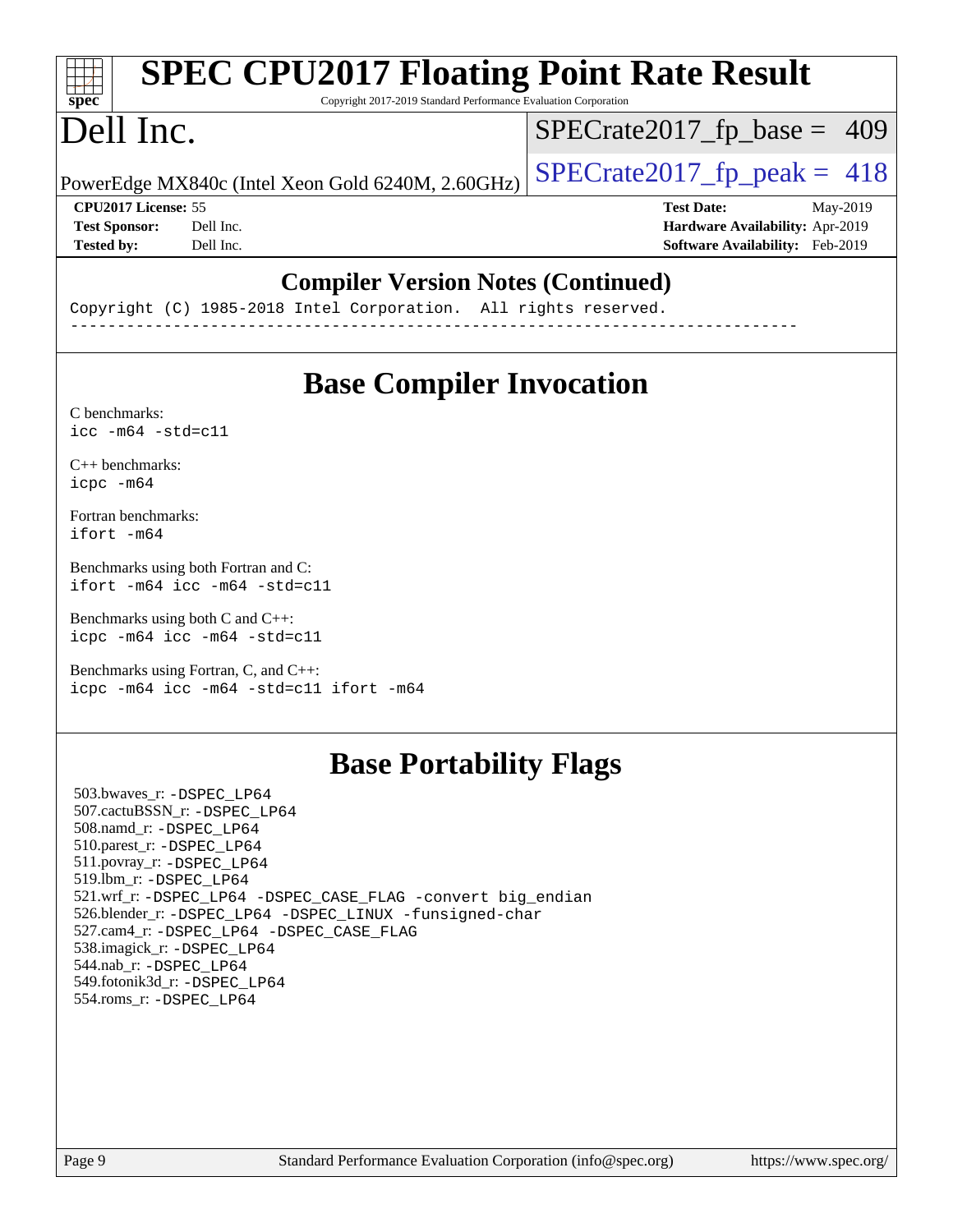| <b>SPEC CPU2017 Floating Point Rate Result</b>                                                                                                                                               |                                                                                                            |  |  |  |  |  |
|----------------------------------------------------------------------------------------------------------------------------------------------------------------------------------------------|------------------------------------------------------------------------------------------------------------|--|--|--|--|--|
| Copyright 2017-2019 Standard Performance Evaluation Corporation<br>$spec^*$                                                                                                                  |                                                                                                            |  |  |  |  |  |
| Dell Inc.                                                                                                                                                                                    | $SPECrate2017_fp\_base = 409$                                                                              |  |  |  |  |  |
| PowerEdge MX840c (Intel Xeon Gold 6240M, 2.60GHz)                                                                                                                                            | $SPECTate2017$ _fp_peak = 418                                                                              |  |  |  |  |  |
| CPU2017 License: 55<br><b>Test Sponsor:</b><br>Dell Inc.<br>Dell Inc.<br><b>Tested by:</b>                                                                                                   | <b>Test Date:</b><br>May-2019<br><b>Hardware Availability: Apr-2019</b><br>Software Availability: Feb-2019 |  |  |  |  |  |
| <b>Base Optimization Flags</b>                                                                                                                                                               |                                                                                                            |  |  |  |  |  |
| C benchmarks:<br>-xCORE-AVX2 -ipo -03 -no-prec-div -qopt-prefetch -ffinite-math-only<br>-qopt-mem-layout-trans=4                                                                             |                                                                                                            |  |  |  |  |  |
| $C_{++}$ benchmarks:<br>-xCORE-AVX2 -ipo -03 -no-prec-div -qopt-prefetch -ffinite-math-only<br>-qopt-mem-layout-trans=4                                                                      |                                                                                                            |  |  |  |  |  |
| Fortran benchmarks:<br>-xCORE-AVX2 -ipo -03 -no-prec-div -qopt-prefetch -ffinite-math-only<br>-gopt-mem-layout-trans=4 -auto -nostandard-realloc-lhs<br>-align array32byte                   |                                                                                                            |  |  |  |  |  |
| Benchmarks using both Fortran and C:<br>-xCORE-AVX2 -ipo -03 -no-prec-div -qopt-prefetch -ffinite-math-only<br>-qopt-mem-layout-trans=4 -auto -nostandard-realloc-lhs<br>-align array32byte  |                                                                                                            |  |  |  |  |  |
| Benchmarks using both $C$ and $C++$ :<br>-xCORE-AVX2 -ipo -03 -no-prec-div -qopt-prefetch -ffinite-math-only<br>-qopt-mem-layout-trans=4                                                     |                                                                                                            |  |  |  |  |  |
| Benchmarks using Fortran, C, and C++:<br>-xCORE-AVX2 -ipo -03 -no-prec-div -qopt-prefetch -ffinite-math-only<br>-qopt-mem-layout-trans=4 -auto -nostandard-realloc-lhs<br>-align array32byte |                                                                                                            |  |  |  |  |  |
| <b>Peak Compiler Invocation</b>                                                                                                                                                              |                                                                                                            |  |  |  |  |  |
| C benchmarks:<br>$\text{icc}$ -m64 -std=c11                                                                                                                                                  |                                                                                                            |  |  |  |  |  |
| $C_{++}$ benchmarks:<br>icpc -m64                                                                                                                                                            |                                                                                                            |  |  |  |  |  |
| Fortran benchmarks:<br>ifort -m64                                                                                                                                                            |                                                                                                            |  |  |  |  |  |
| Benchmarks using both Fortran and C:<br>ifort -m64 icc -m64 -std=c11                                                                                                                         |                                                                                                            |  |  |  |  |  |
| Benchmarks using both C and C++:<br>icpc -m64 icc -m64 -std=c11                                                                                                                              |                                                                                                            |  |  |  |  |  |

**(Continued on next page)**

Page 10 Standard Performance Evaluation Corporation [\(info@spec.org\)](mailto:info@spec.org) <https://www.spec.org/>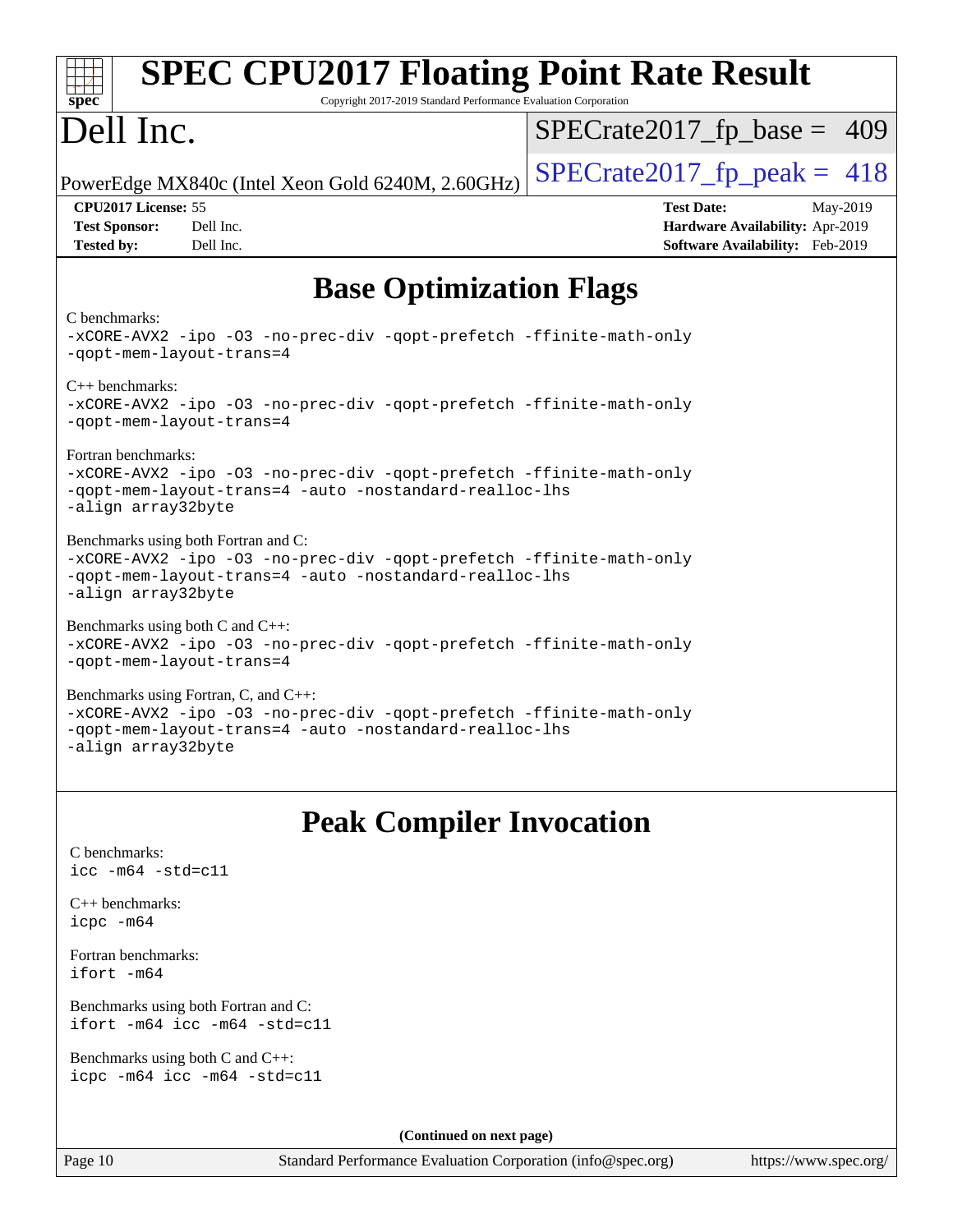# **[spec](http://www.spec.org/)**

# **[SPEC CPU2017 Floating Point Rate Result](http://www.spec.org/auto/cpu2017/Docs/result-fields.html#SPECCPU2017FloatingPointRateResult)**

Copyright 2017-2019 Standard Performance Evaluation Corporation

## Dell Inc.

 $SPECTate2017_fp\_base = 409$ 

PowerEdge MX840c (Intel Xeon Gold 6240M, 2.60GHz)  $\vert$  [SPECrate2017\\_fp\\_peak =](http://www.spec.org/auto/cpu2017/Docs/result-fields.html#SPECrate2017fppeak) 418

**[CPU2017 License:](http://www.spec.org/auto/cpu2017/Docs/result-fields.html#CPU2017License)** 55 **[Test Date:](http://www.spec.org/auto/cpu2017/Docs/result-fields.html#TestDate)** May-2019 **[Test Sponsor:](http://www.spec.org/auto/cpu2017/Docs/result-fields.html#TestSponsor)** Dell Inc. **[Hardware Availability:](http://www.spec.org/auto/cpu2017/Docs/result-fields.html#HardwareAvailability)** Apr-2019 **[Tested by:](http://www.spec.org/auto/cpu2017/Docs/result-fields.html#Testedby)** Dell Inc. **[Software Availability:](http://www.spec.org/auto/cpu2017/Docs/result-fields.html#SoftwareAvailability)** Feb-2019

## **[Peak Compiler Invocation \(Continued\)](http://www.spec.org/auto/cpu2017/Docs/result-fields.html#PeakCompilerInvocation)**

[Benchmarks using Fortran, C, and C++:](http://www.spec.org/auto/cpu2017/Docs/result-fields.html#BenchmarksusingFortranCandCXX)

[icpc -m64](http://www.spec.org/cpu2017/results/res2019q3/cpu2017-20190624-15397.flags.html#user_CC_CXX_FCpeak_intel_icpc_64bit_4ecb2543ae3f1412ef961e0650ca070fec7b7afdcd6ed48761b84423119d1bf6bdf5cad15b44d48e7256388bc77273b966e5eb805aefd121eb22e9299b2ec9d9) [icc -m64 -std=c11](http://www.spec.org/cpu2017/results/res2019q3/cpu2017-20190624-15397.flags.html#user_CC_CXX_FCpeak_intel_icc_64bit_c11_33ee0cdaae7deeeab2a9725423ba97205ce30f63b9926c2519791662299b76a0318f32ddfffdc46587804de3178b4f9328c46fa7c2b0cd779d7a61945c91cd35) [ifort -m64](http://www.spec.org/cpu2017/results/res2019q3/cpu2017-20190624-15397.flags.html#user_CC_CXX_FCpeak_intel_ifort_64bit_24f2bb282fbaeffd6157abe4f878425411749daecae9a33200eee2bee2fe76f3b89351d69a8130dd5949958ce389cf37ff59a95e7a40d588e8d3a57e0c3fd751)

### **[Peak Portability Flags](http://www.spec.org/auto/cpu2017/Docs/result-fields.html#PeakPortabilityFlags)**

Same as Base Portability Flags

## **[Peak Optimization Flags](http://www.spec.org/auto/cpu2017/Docs/result-fields.html#PeakOptimizationFlags)**

[C benchmarks](http://www.spec.org/auto/cpu2017/Docs/result-fields.html#Cbenchmarks):

```
 519.lbm_r: -prof-gen(pass 1) -prof-use(pass 2) -ipo -xCORE-AVX2 -O3
-no-prec-div -qopt-prefetch -ffinite-math-only
-qopt-mem-layout-trans=4
```
 538.imagick\_r: [-xCORE-AVX2](http://www.spec.org/cpu2017/results/res2019q3/cpu2017-20190624-15397.flags.html#user_peakCOPTIMIZE538_imagick_r_f-xCORE-AVX2) [-ipo](http://www.spec.org/cpu2017/results/res2019q3/cpu2017-20190624-15397.flags.html#user_peakCOPTIMIZE538_imagick_r_f-ipo) [-O3](http://www.spec.org/cpu2017/results/res2019q3/cpu2017-20190624-15397.flags.html#user_peakCOPTIMIZE538_imagick_r_f-O3) [-no-prec-div](http://www.spec.org/cpu2017/results/res2019q3/cpu2017-20190624-15397.flags.html#user_peakCOPTIMIZE538_imagick_r_f-no-prec-div) [-qopt-prefetch](http://www.spec.org/cpu2017/results/res2019q3/cpu2017-20190624-15397.flags.html#user_peakCOPTIMIZE538_imagick_r_f-qopt-prefetch) [-ffinite-math-only](http://www.spec.org/cpu2017/results/res2019q3/cpu2017-20190624-15397.flags.html#user_peakCOPTIMIZE538_imagick_r_f_finite_math_only_cb91587bd2077682c4b38af759c288ed7c732db004271a9512da14a4f8007909a5f1427ecbf1a0fb78ff2a814402c6114ac565ca162485bbcae155b5e4258871) [-qopt-mem-layout-trans=4](http://www.spec.org/cpu2017/results/res2019q3/cpu2017-20190624-15397.flags.html#user_peakCOPTIMIZE538_imagick_r_f-qopt-mem-layout-trans_fa39e755916c150a61361b7846f310bcdf6f04e385ef281cadf3647acec3f0ae266d1a1d22d972a7087a248fd4e6ca390a3634700869573d231a252c784941a8)

544.nab\_r: Same as 538.imagick\_r

[C++ benchmarks:](http://www.spec.org/auto/cpu2017/Docs/result-fields.html#CXXbenchmarks)

```
 508.namd_r: -prof-gen(pass 1) -prof-use(pass 2) -ipo -xCORE-AVX2 -O3
-no-prec-div -qopt-prefetch -ffinite-math-only
-qopt-mem-layout-trans=4
```

```
 510.parest_r: -xCORE-AVX2 -ipo -O3 -no-prec-div -qopt-prefetch
-ffinite-math-only -qopt-mem-layout-trans=4
```
[Fortran benchmarks](http://www.spec.org/auto/cpu2017/Docs/result-fields.html#Fortranbenchmarks):

```
 503.bwaves_r: -xCORE-AVX2 -ipo -O3 -no-prec-div -qopt-prefetch
-ffinite-math-only -qopt-mem-layout-trans=4 -auto
-nostandard-realloc-lhs -align array32byte
```
549.fotonik3d\_r: Same as 503.bwaves\_r

```
 554.roms_r: -prof-gen(pass 1) -prof-use(pass 2) -ipo -xCORE-AVX2 -O3
-no-prec-div -qopt-prefetch -ffinite-math-only
-qopt-mem-layout-trans=4 -auto -nostandard-realloc-lhs
-align array32byte
```
**(Continued on next page)**